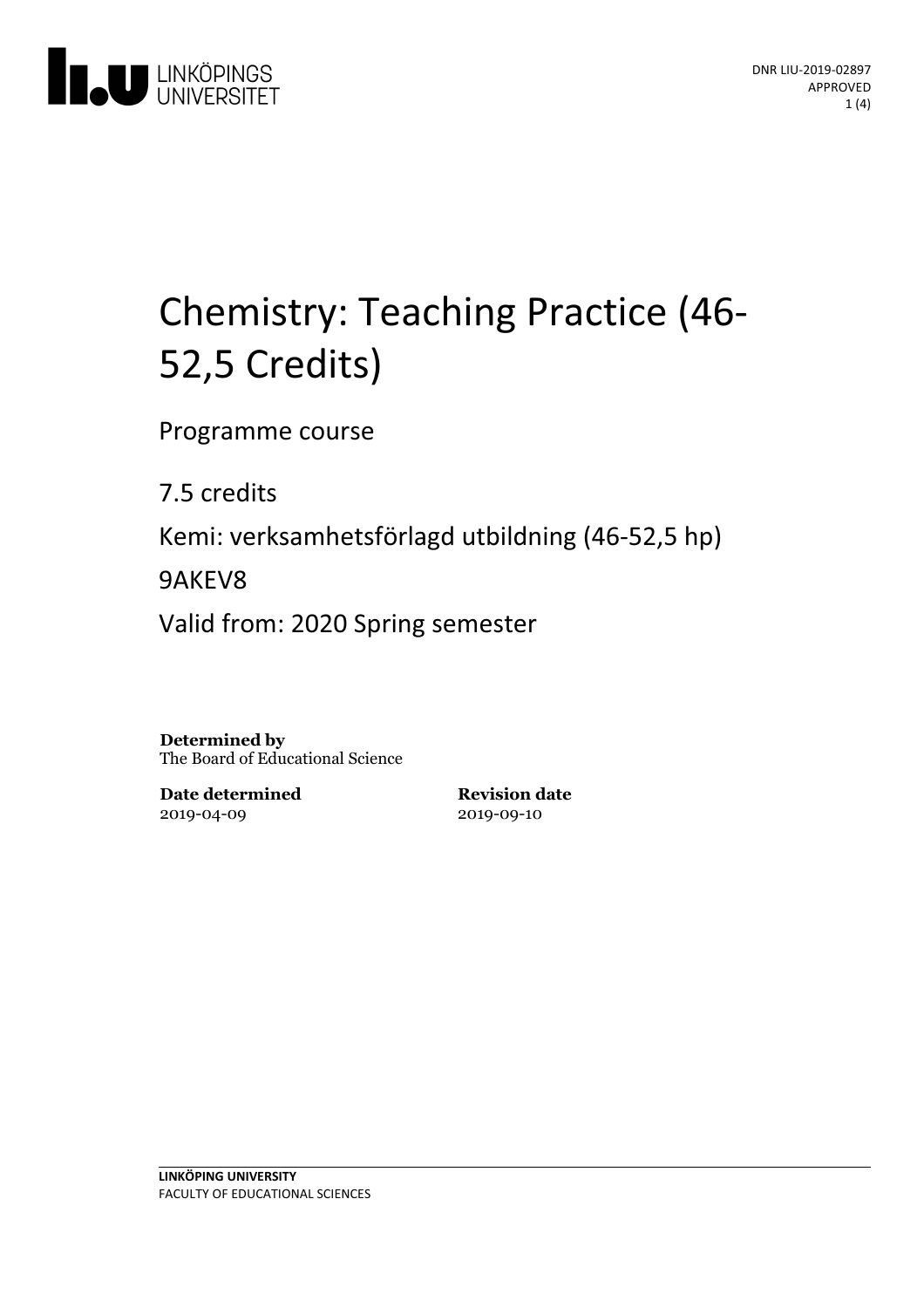Main field of study Chemistry

Course level Second cycle

Advancement level A1X

# Course offered for

Secondary School Teacher Programme with a specialization in Teaching in Grades 7-9 of the Compulsory School

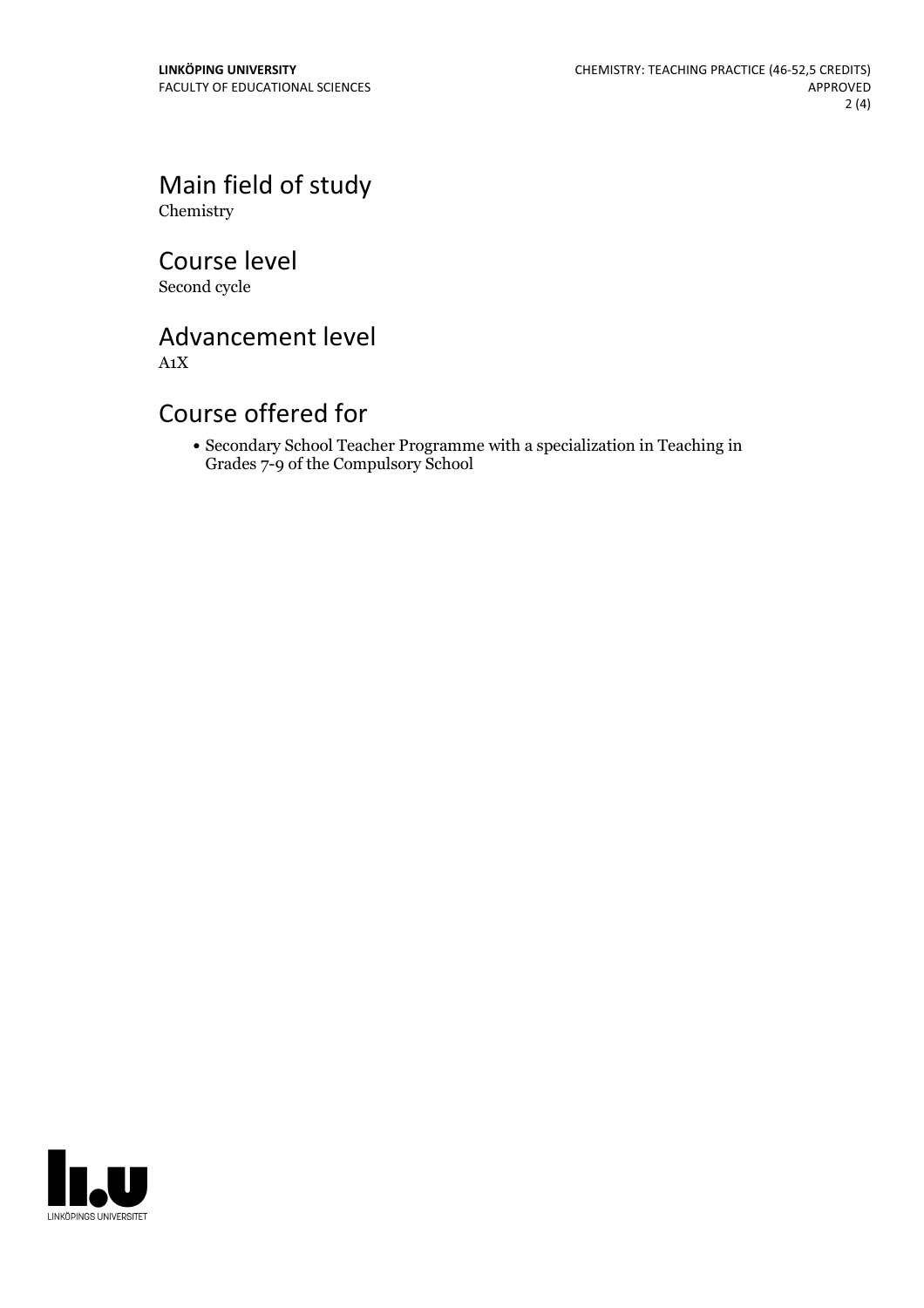### Examination

A student may be compelled to interrupt education in the workplace prematurely and be given a failgrade if there is a palpable risk that the student, as a result of serious impropriety, risks harming <sup>a</sup> person in the operations, such as <sup>a</sup> pupil, patient or equivalent. The student may not return to participate in the education in the workplace until the examiner has determined and confirmed that the student has the knowledge and skills required such that the risk of harm to another person does not arise. A student has the right to a maximum of two such episodes. Education in the workplace requires work equivalent of about <sup>40</sup> hours per

week for <sup>a</sup> full-time student. On the condition that sufficient grounds for assessment of the performance of <sup>a</sup>

student during education in the workplace relative to the objectives of the course are available, a grade may be set even if the student has been partially absent from the education in the workplace or has interrupted it prematurely. Applies to all courses regardless of grading scale.

Students failing an exam covering either the entire course or part of the course two times are entitled to have a new examiner appointed for the reexamination.

If the course has a three-graded grading scale (U - VG), following applies:

Students who have passed an examination may not retake it in order to improve their grades.

The following applies to courses that include a compulsory component:

If special circumstances prevail, and if it is possible with consideration of the nature of the compulsory component, the examiner may decide to replace the compulsory component with another equivalent component.

If the LiU coordinator for students with disabilities has granted a student the right to an adapted examination for <sup>a</sup> written examination in an examination hall, the student has the right to it. If the coordinator has instead recommended for the student an adapted examination or alternative form of examination, the examiner may grant this if the examiner assesses that it is possible, based on consideration of the course objectives.

# Grades

Three-grade scale, U, G, VG